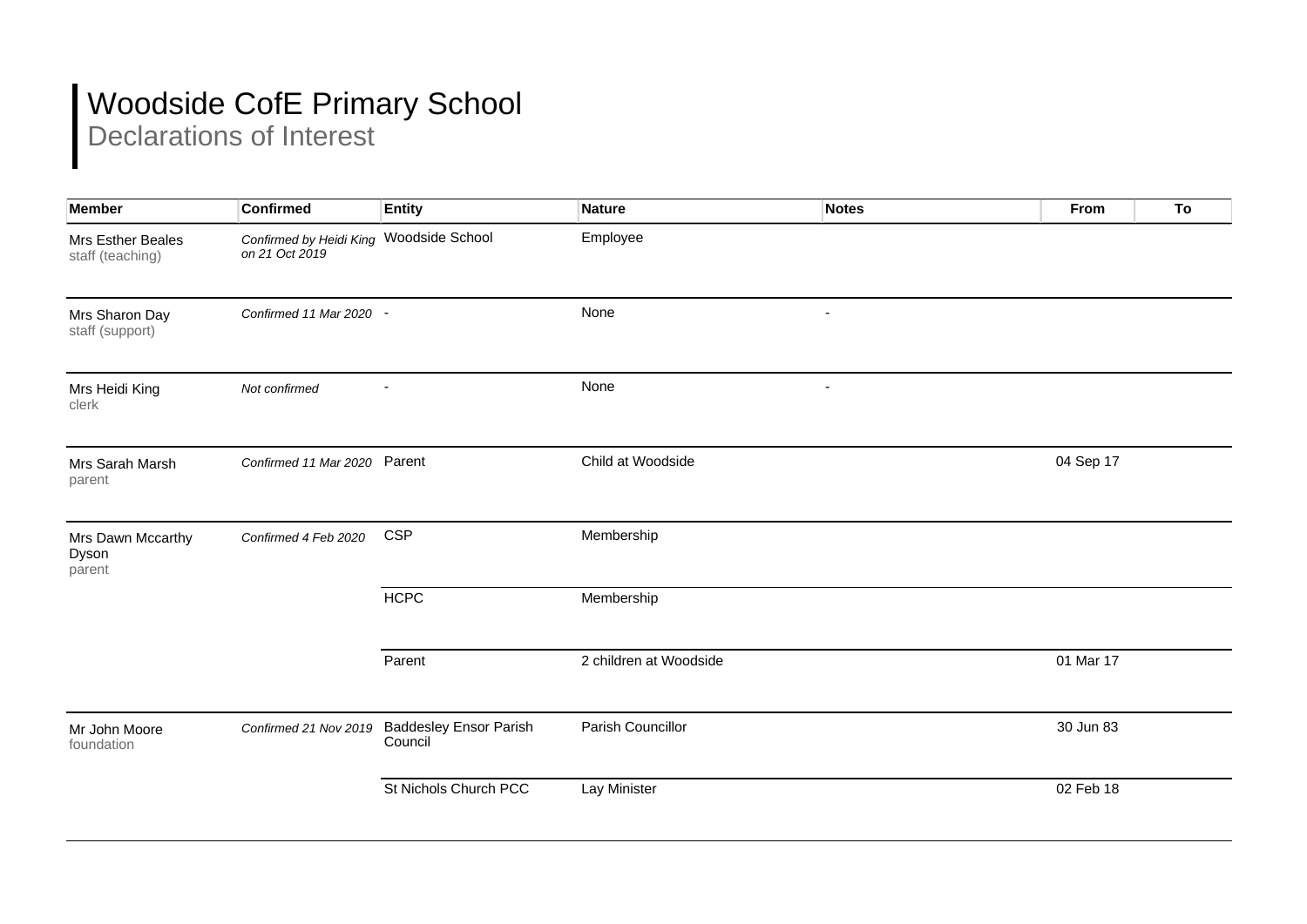| Mr John Moore<br>foundation           | Confirmed 21 Nov 2019                       | Baddesley Ensor Party in the<br>Park Management Group                                                               | Chairman          |                                          | 01 Jan 14              |
|---------------------------------------|---------------------------------------------|---------------------------------------------------------------------------------------------------------------------|-------------------|------------------------------------------|------------------------|
|                                       |                                             | Friends of St Nicholas<br>Churchyard<br><b>Baddesley Ensor Mining</b><br>Heritage Group<br>All Saints, Grendon, PCC | Secretary         |                                          | 30 Jun 16<br>31 May 19 |
|                                       |                                             |                                                                                                                     | Treasurer         |                                          |                        |
|                                       |                                             |                                                                                                                     | Ex-officio member |                                          |                        |
| Mrs Kelly Moores<br>parent            | Confirmed 7 Feb 2020                        | <b>Teaching Council</b>                                                                                             | Membership        |                                          |                        |
|                                       |                                             | Parent                                                                                                              | Parent            | 2 Children at Woodside School            | 31 Aug 17              |
| Elaine Porter-Humphries<br>foundation | on 29 Sep 2019                              | Confirmed by Heidi King Walsall Childrens services                                                                  | Employee          |                                          |                        |
|                                       |                                             | <b>HCPC</b>                                                                                                         | Membership        |                                          |                        |
| Roger Sandland<br>co-opted            | on 20 Nov 2019                              | Confirmed by Heidi King Woodside Primary School                                                                     | Governor          | Spouse is the Deputy Head at<br>Woodside | 31 May 07              |
| Mrs Awen Simpson<br>headteacher       | Confirmed by Heidi King -<br>on 29 Sep 2019 |                                                                                                                     | None              | $\sim$                                   |                        |
| <b>Richard Stokes</b><br>parent       | Confirmed 31 Jan 2020 Parent                |                                                                                                                     | Parent            | Child at Woodside School                 | 31 Aug 18              |